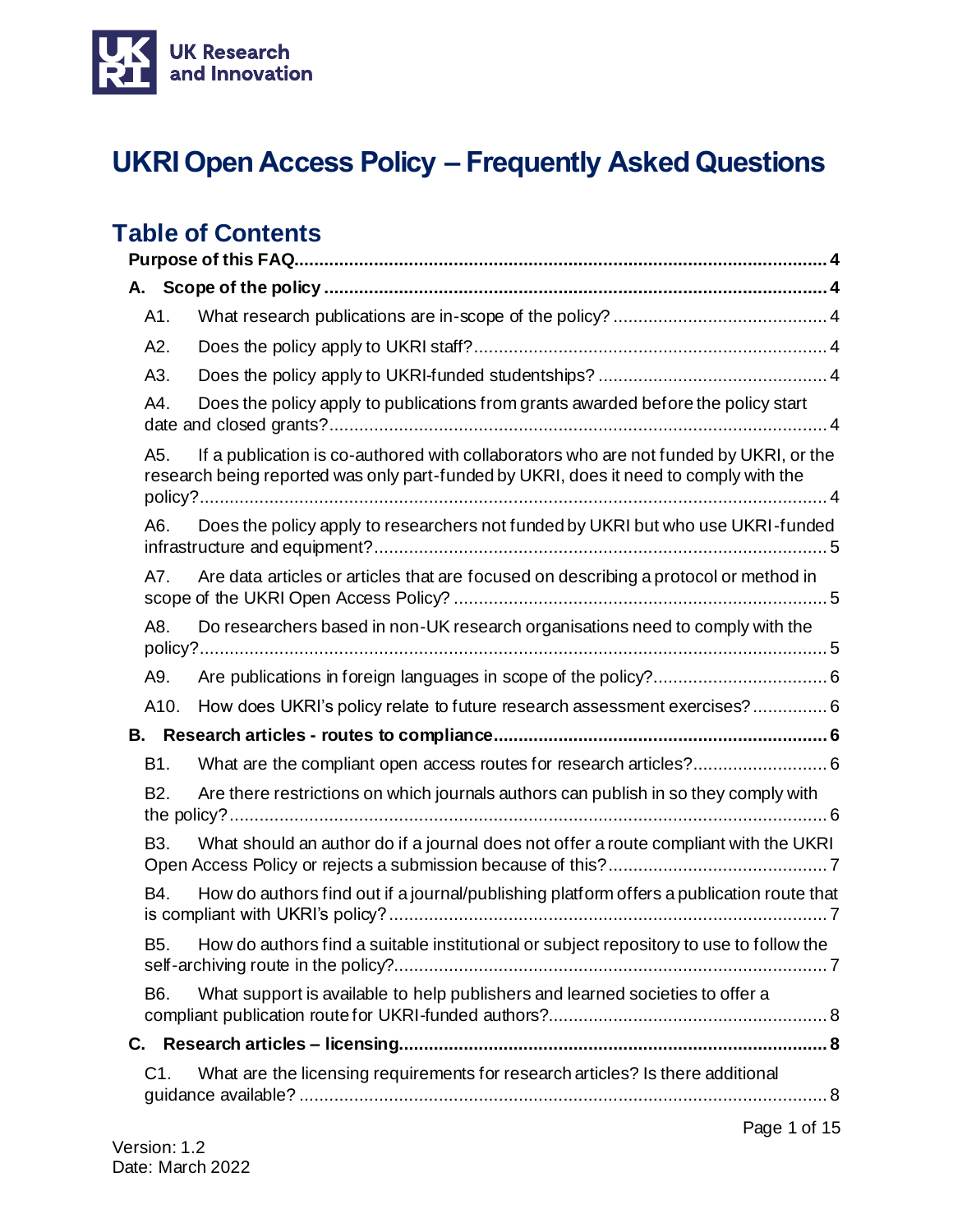# **UK Research<br>and Innovation**

|    | $C2$ .           | Can a different statement to the wording provided by UKRI be used when submitting                                                                                                                                                                                          |
|----|------------------|----------------------------------------------------------------------------------------------------------------------------------------------------------------------------------------------------------------------------------------------------------------------------|
|    | C <sub>3</sub> . |                                                                                                                                                                                                                                                                            |
| D. |                  |                                                                                                                                                                                                                                                                            |
|    | D1.              | Does UKRI have requirements and/or guidance on how to write a data access                                                                                                                                                                                                  |
|    | D <sub>2</sub> . | Will UKRI-funded researchers be able to publish in a journal, platform or repository<br>that does not meet the UKRI Open Access Policy technical requirements for research                                                                                                 |
|    |                  | E. Monographs, book chapters and edited collections - routes to compliance  9                                                                                                                                                                                              |
|    | E1.              | What are the compliant open access routes for long-form publications? Can I apply                                                                                                                                                                                          |
|    | E2.              | How are policy exemptions for monographs, book chapters and edited collections                                                                                                                                                                                             |
|    | E3.              | I am editing a collection in scope of the policy and a contributor does not wish to                                                                                                                                                                                        |
|    |                  | F. Monographs, book chapters and edited collections - licensing 10                                                                                                                                                                                                         |
|    | F1.              | What are the licensing requirements for long-form publications? Is additional                                                                                                                                                                                              |
| G. |                  | Monographs, book chapters and edited collections - other questions 10                                                                                                                                                                                                      |
|    |                  |                                                                                                                                                                                                                                                                            |
| Н. |                  |                                                                                                                                                                                                                                                                            |
|    | H1.              | Where can I find information on UKRI open access funding, including eligible costs                                                                                                                                                                                         |
|    | H2.              | The description of eligible costs for the open access block grant for research articles<br>states that when publishing via a hybrid journal that journal must meet the Jisc<br>requirements for transformative journals or transitional agreements to be eligible for UKRI |
|    | H3.              | How will UKRI's open access funding for monographs, book chapters and edited                                                                                                                                                                                               |
|    | H4.              | Prior to finalising the details of the new funding mechanism for open access<br>monographs, book chapters and edited collections, can open access costs continue to be                                                                                                     |
|    | H5.              | Can open access costs for research articles acknowledging Research England or<br>Innovate UK funding be claimed from the UKRI open access block grant?  11                                                                                                                 |
|    | H6.              | Can UKRI open access funds be used to pay an article processing charge to a<br>hybrid journal that is part of an approved transitional agreement that the author's institution                                                                                             |
|    | H7.              | Can UKRI open access funds be used to pay an article processing charge to a<br>hybrid journal that is part of an approved transitional agreement with a publishing allocation                                                                                              |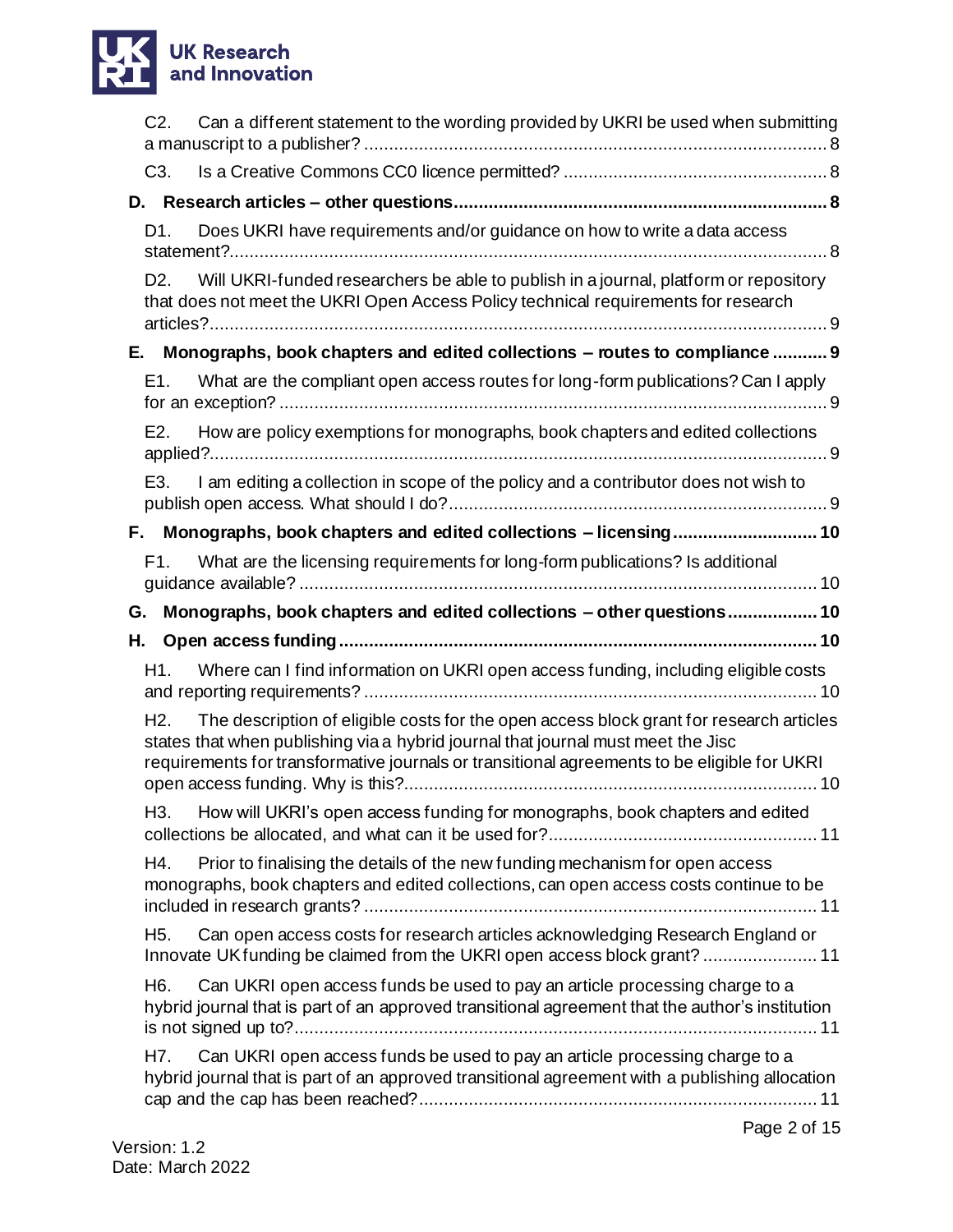

| Can UKRI open access funds be used to pay an article processing charge to a<br>H8.<br>hybrid journal that is part of a transitional agreement if the UKRI-funded author is not the             |  |  |  |  |  |
|------------------------------------------------------------------------------------------------------------------------------------------------------------------------------------------------|--|--|--|--|--|
| corresponding author and so not eligible to use the transitional agreement? 12                                                                                                                 |  |  |  |  |  |
| Can the block grant be used to contribute towards the cost of Subscribe to Open<br>H9.                                                                                                         |  |  |  |  |  |
| My organisation does not receive/has expended its block grant. What should I do?12<br>H <sub>10</sub> .                                                                                        |  |  |  |  |  |
|                                                                                                                                                                                                |  |  |  |  |  |
|                                                                                                                                                                                                |  |  |  |  |  |
| H13. Can the block grant be used for publication platforms that charge for open access                                                                                                         |  |  |  |  |  |
| H14. How long is UKRI committing the open access block grant for, including its use for<br>publication costs in hybrid journals via transitional agreements and transformative journals?<br>13 |  |  |  |  |  |
| H15. Can the block grant be used to pay for Jisc transitional agreements? Is there a limit                                                                                                     |  |  |  |  |  |
| I.                                                                                                                                                                                             |  |  |  |  |  |
| 11.                                                                                                                                                                                            |  |  |  |  |  |
| 12.                                                                                                                                                                                            |  |  |  |  |  |
|                                                                                                                                                                                                |  |  |  |  |  |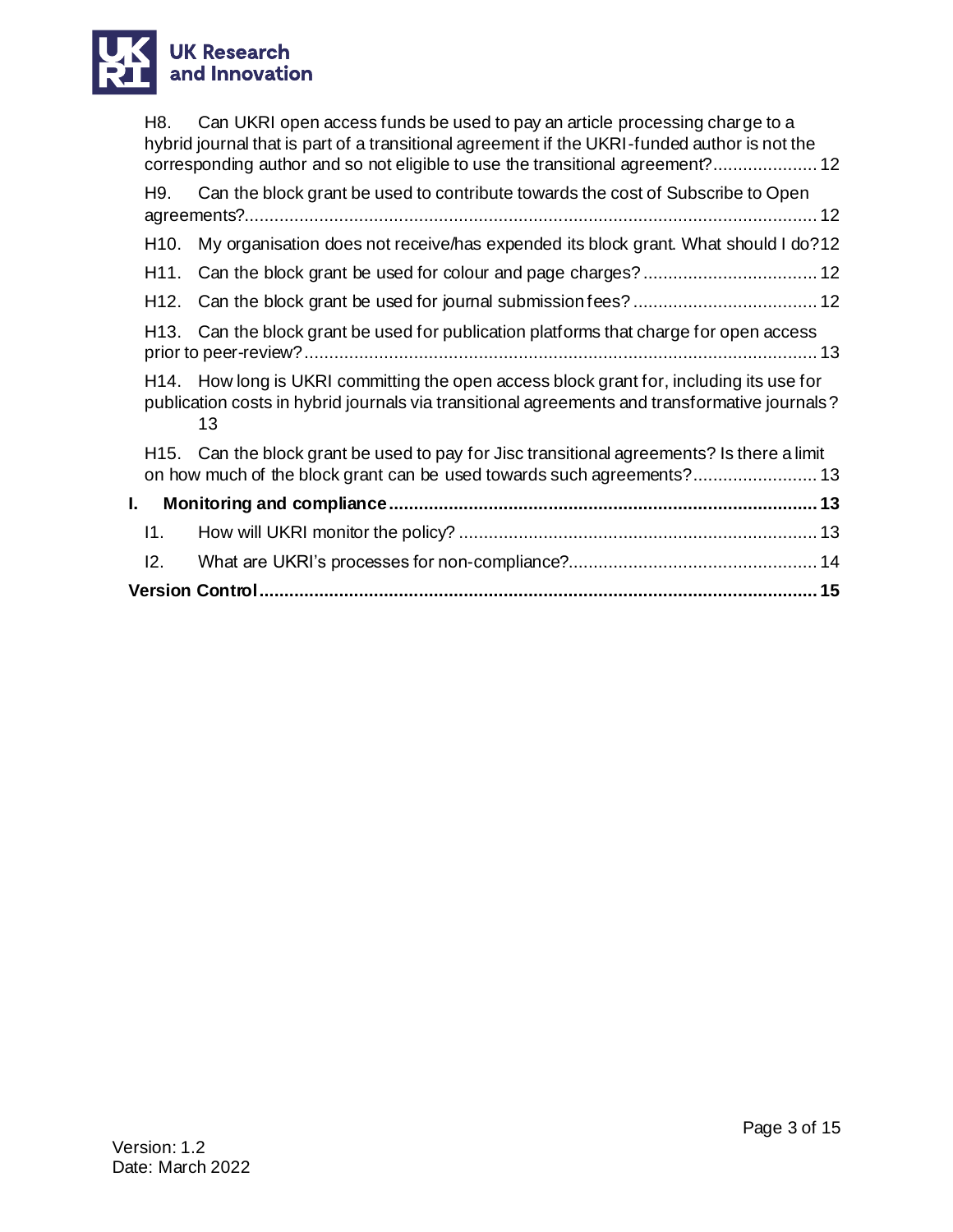

# <span id="page-3-0"></span>**Purpose of this FAQ**

This FAQ provides supplementary information about the UKRI Open Access Policy. Please also refer to the core requirements and guidance on UKRI's website at:

- [UKRI Open Access Policy](https://www.ukri.org/publications/ukri-open-access-policy/)
- [Publishing your findings](https://www.ukri.org/manage-your-award/publishing-your-research-findings/#contents-list)

Information about the implementation of the policy can be found a[t shaping our open access](https://www.ukri.org/our-work/supporting-healthy-research-and-innovation-culture/open-research/open-access-policies-review/)  [policy.](https://www.ukri.org/our-work/supporting-healthy-research-and-innovation-culture/open-research/open-access-policies-review/)

This FAQ will be updated regularly with new questions and current information.

If you cannot find an answer to your question from these resources or your research organisation, please contact [openresearch@ukri.org](mailto:openresearch@ukri.org).

# <span id="page-3-1"></span>**A. Scope of the policy**

#### <span id="page-3-2"></span>**A1. What research publications are in-scope of the policy?**

Publications in-scope of the policy are defined in th[e UKRI Open Access Policy.](https://www.ukri.org/publications/ukri-open-access-policy/)

#### <span id="page-3-3"></span>**A2. Does the policy apply to UKRI staff?**

Yes, when the research publication acknowledges funding from UKRI and its councils*,* this includes in-scope outputs from staff at UKRI institutes, units and facilities.

#### <span id="page-3-4"></span>**A3. Does the policy apply to UKRI-funded studentships?**

The policy applies to in-scope research articles arising fro[m UKRI Training Grants](https://www.ukri.org/manage-your-award/meeting-ukri-terms-and-conditions-for-funding/) as these need to acknowledge our funding. Monographs, book chapters and edited collections arising from training grants are exempt, as detailed in the UKRI Open Access **Policy**. Training grants include grants for studentships and funding specifically for the training and development of researchers.

#### <span id="page-3-5"></span>**A4. Does the policy apply to publications from grants awarded before the policy start date and closed grants?**

The policy applies to a publication arising from pre-existing and closed awards if it is an inscope research article submitted for publication on or after 1 April 2022, or an in-scope monograph, book chapter or edited collection published on or after 1 January 2024.

#### <span id="page-3-6"></span>**A5. If a publication is co-authored with collaborators who are not funded by UKRI, or the research being reported was only part-funded by UKRI, does it need to comply with the policy?**

Yes. In-scope publications that need to acknowledge UKRI funding are required to comply with the policy. UKRI award holders should be clear on funder requirements they are subject to when agreeing collaborations.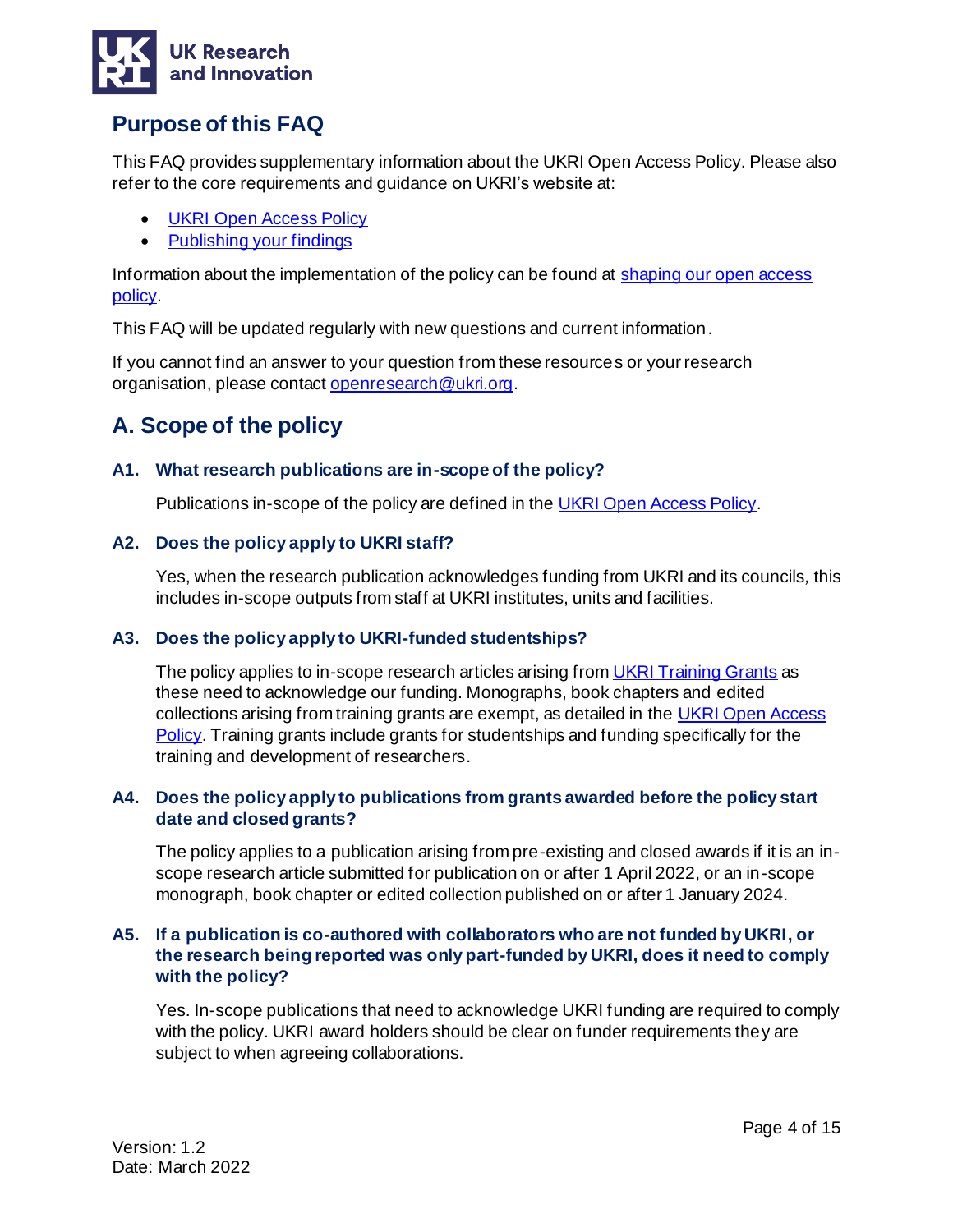

#### <span id="page-4-0"></span>**A6. Does the policy apply to researchers not funded by UKRI but who use UKRI-funded infrastructure and equipment?**

While UKRI encourages findings from all research it supports to be made open access, the policy is not mandated where UKRI funding has indirectly contributed to a research publication, for example, equipment or facilities funded by UKRI.

However, research performing organisations in receipt of the UKRI open access block grant can use their discretion regarding use of block grant funding for publication types that ordinarily are in scope of the policy, where indirect UKRI funding has formed a significant part of the research.

#### <span id="page-4-1"></span>**A7. Are data articles or articles that are focused on describing a protocol or method in scope of the UKRI Open Access Policy?**

No. The scope of the policy applies to: "Peer-reviewed research articles, including reviews and conference papers, that are accepted for final publication in either a journal, conference proceeding with an International Standards Serial Number (ISSN), or publishing platform." The "peer-reviewed research articles" that the policy applies to discuss the findings of a research project.

#### <span id="page-4-2"></span>**A8. Do researchers based in non-UK research organisations need to comply with the policy?**

In-scope publications that need to acknowledge UKRI funding are expected to comply with the policy. This includes publications arising from UKRI Overseas Development Assistance (ODA) funding.

However, UKRI recognises that there are different open access contexts internationally, and it may be that an author based at a non-UK research organisation does not have access to a repository or immediate open access options. Therefore, UKRI may permit a policy exception for an author based at a non-UK research organisation. To request an exception the grant holder should contac[t openaccess@funding.ukri.org.](mailto:openaccess@funding.ukri.org)

UKRI funds international partnerships directly, for example through the Global Challenges Research Fund (GCRF). In most cases these research grants are made via a UK-based research organisation and it is anticipated that all publications in-scope of the UKRI Open Access Policy will have a UK based author and compliance is required. Most UK-based research organisations receive a UKRI block grant to support open access costs.

UKRI also contributes to bilateral and multilateral international partnerships, for example through the Newton Fund or the Fund for International Collaboration. Here UK researchers are supported through a UKRI research grant, with overseas researchers supported by their local funding organisation. In these circumstances the Open Access policy of each funding organisation applies.

Where UKRI research grant funding is directly allocated to a non-UK based research organisation it is permissible for open access costs to be part of the research grant.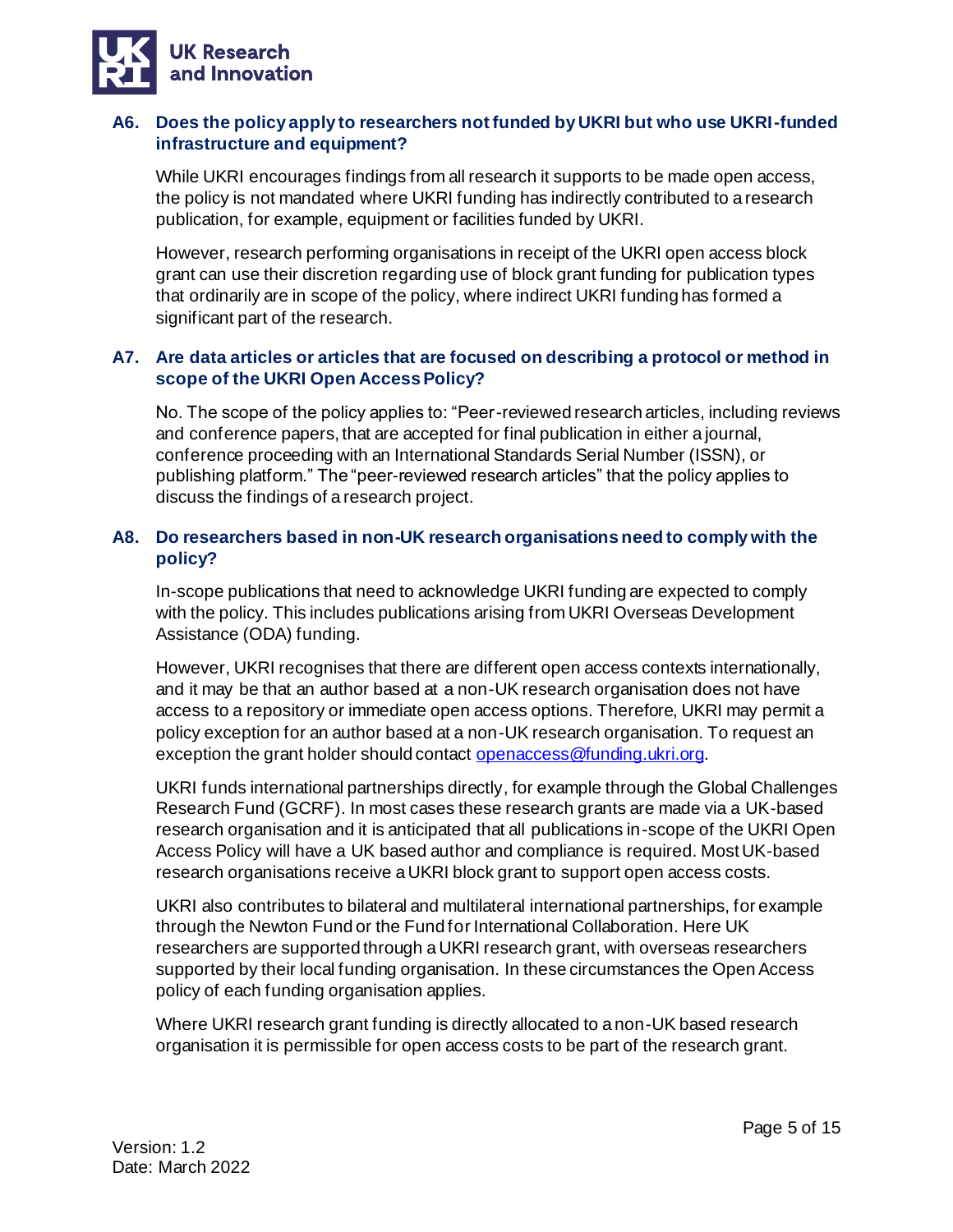

#### <span id="page-5-0"></span>**A9. Are publications in foreign languages in scope of the policy?**

Yes, if they are an in-scope type of publication that needs to acknowledge funding from UKRI or its councils.

#### <span id="page-5-1"></span>**A10. How does UKRI's policy relate to future research assessment exercises?**

As part of their Future Research Assessment Programme (FRAP), the four UK higher education funding bodies (Research England, [Scottish Funding Council](http://www.sfc.ac.uk/), Higher Education [Funding Council for Wales](https://www.hefcw.ac.uk/) and [Department for the Economy, NI\)](https://www.economy-ni.gov.uk/articles/higher-education-research-excellence-framework) will develop the open access policy for any future national research assessment exercise. Decisions about a future research assessment open access policy will be made by the four UK higher education funding bodies based on consultation with the sector and evaluation of open access in REF 2021.

At the launch of the UKRI Open Access Review, the UK higher education funding bodies agreed that any open access policy within a future research assessment exercise would seek commonality with the UKRI open access policy position. It is the intention that the UK higher education funding bodies will consider a UKRI open access compliant publication to meet any future national research assessment open access policy without additional action from the author and/or institution. Both UKRI and the UK higher education funding bodies note that the scope of an open access policy for the future national research assessment exercise is much broader than the UKRI Open Access Policy. This will be considered when developing the future national research assessment position.

## <span id="page-5-2"></span>**B. Research articles - routes to compliance**

#### <span id="page-5-3"></span>**B1. What are the compliant open access routes for research articles?**

Compliant open access routes are defined in th[e UKRI Open Access Policy.](https://www.ukri.org/publications/ukri-open-access-policy/) Additional guidance for authors is available at [making your research publications open access](https://www.ukri.org/manage-your-award/publishing-your-research-findings/making-your-research-publications-open-access/#contents-list).

#### <span id="page-5-4"></span>**B2. Are there restrictions on which journals authors can publish in so they comply with the policy?**

Authors can publish in the journal or platform they consider most appropriate for their research, provided UKRI's open access requirements are met. This can include fully open access journals or publishing platforms, or 'hybrid' subscription journals that offer an open access option, and which offer a compliant route.

However, UKRI open access funds can only be used for publication costs in hybrid journals when these are included in transitional open access arrangements that are approved by Jisc as meeting the research sector's requirements – either a transitional agreement the author's institution is signed up to and/or a journal having transformative journal status. Further information about Jisc's requirements for transitional arrangements can be found on their website at [our role in open access.](https://www.jisc.ac.uk/content/open-access/our-role#collections)

If an author intends to publish in a hybrid journal that does not meet these requirements, they will need to consult their research organisation about alternative sources of funding to meet the publication costs.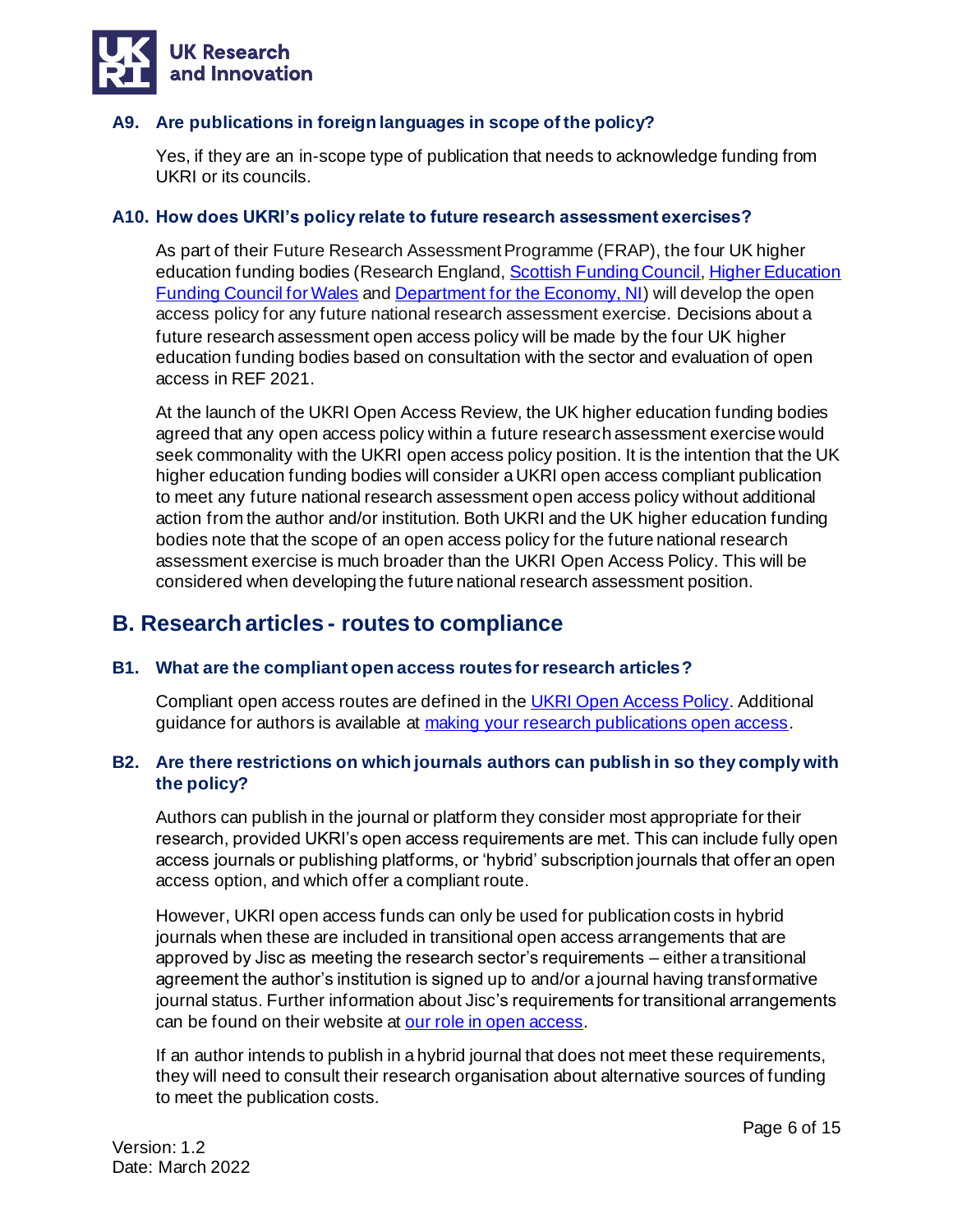

You can check to see whether journals offer a publishing option that enables compliance with the policy via the [Journal Checker Tool](https://journalcheckertool.org/) (JCT). We will continue to improve the JCT in response to feedback.

Downloadable lists of eligible transformative journals and of transitional agreements are also available via the Jisc website:

- [Jisc approved transformative journal list](https://v2.sherpa.ac.uk/romeo/tjlists.html)
- <span id="page-6-0"></span>• [Jisc transitional agreement look up tool](https://agreements.sherpa.ac.uk/)

#### **B3. What should an author do if a journal does not offer a route compliant with the UKRI Open Access Policy or rejects a submission because of this?**

Publishers may not always offer compliant routes to the UKRI Open Access Policy. Whether publishing via Route 1 or 2, authors must check the publisher will provide a compliant publishing option prior to submission. If this is not the case, or a publisher rejects a submission, or changes terms of publication, the author should seek advice from their research organisation. Options could include asking the publisher to accommodate compliance with the author's funding requirements, making the article open access via an alternative route, or identifying an alternative journal, for example.

UKRI has funded Jisc to work with publishers and research organisations to help increase the adoption of open access agreements that comply with the policy and to increase open access options that are eligible for UKRI open access funding. See shaping our open [access policy](https://www.ukri.org/our-work/supporting-healthy-research-and-innovation-culture/open-research/open-access-policies-review/) for further information.

#### <span id="page-6-1"></span>**B4. How do authors find out if a journal/publishing platform offers a publication route that is compliant with UKRI's policy?**

Before submitting, authors should check with the publisher to see if a journal or publishing platform offers a compliant route to the policy.

You can check to see whether journals offer a compliant publishing option via the Journal [Checker Tool](https://journalcheckertool.org/) (JCT). We will continue to improve the JCT in response to feedback.

The lists of eligible transformative journals and transitional agreements are also available via the Jisc website:

- [Jisc approved transformative journal list](https://v2.sherpa.ac.uk/romeo/tjlists.html)
- <span id="page-6-2"></span>• [Jisc transitional agreement look up tool](https://agreements.sherpa.ac.uk/)

#### **B5. How do authors find a suitable institutional or subject repository to use to follow the self-archiving route in the policy?**

Authors should check with their research organisation for advice on what repository to use.

Suitable repositories can be found via the [Directory of Open Access Repositories](https://www.jisc.ac.uk/opendoar)  [\(OpenDOAR\)](https://www.jisc.ac.uk/opendoar).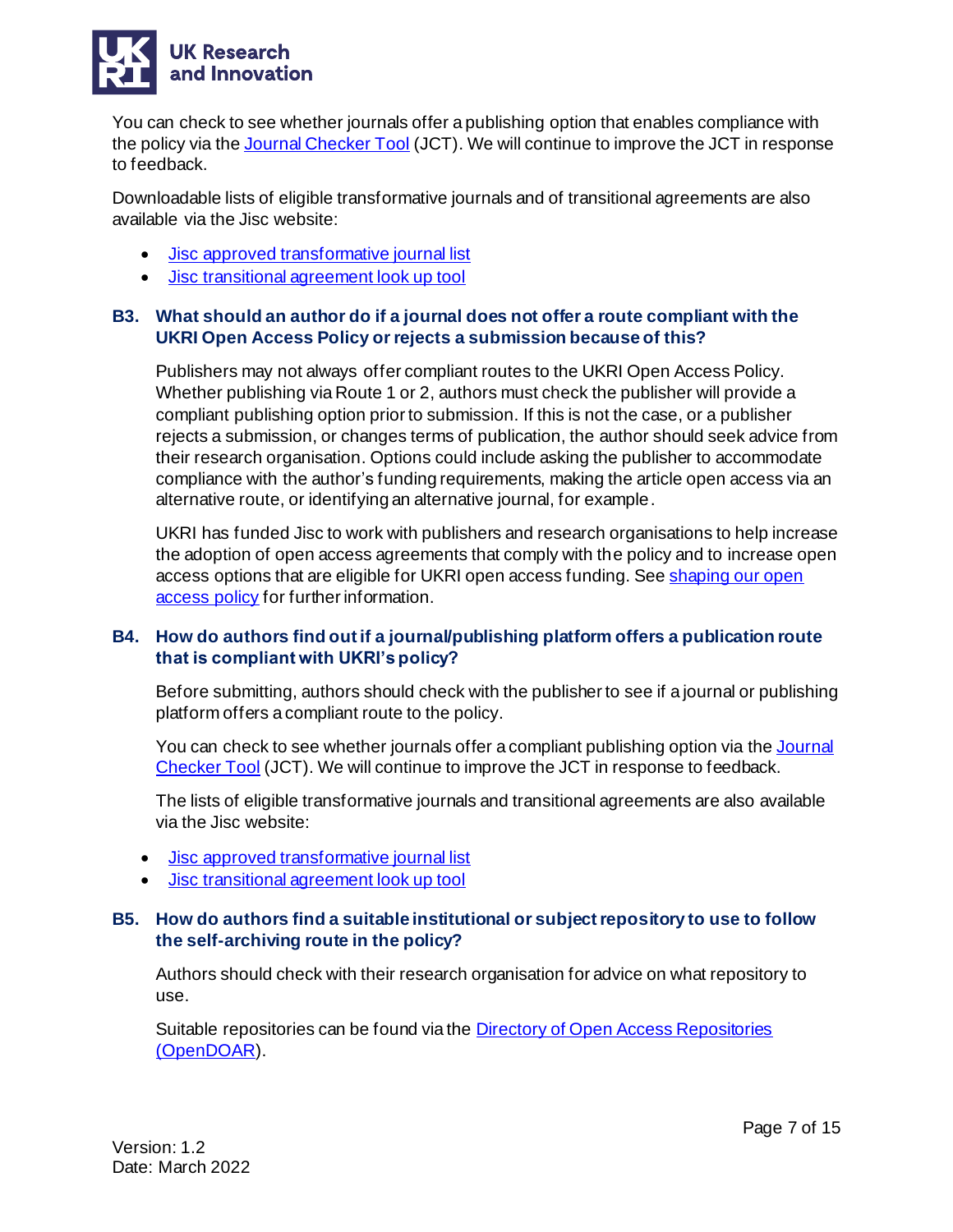

#### <span id="page-7-0"></span>**B6. What support is available to help publishers and learned societies to offer a compliant publication route for UKRI-funded authors?**

UKRI has funded Jisc to support publishers to offer open access routes that enable compliance with UKRI's policy. Further information is provided for publishers on Jisc's website at [our role in open access.](https://www.jisc.ac.uk/content/open-access/our-role#ukri)

# <span id="page-7-1"></span>**C. Research articles – licensing**

#### <span id="page-7-2"></span>**C1. What are the licensing requirements for research articles? Is there additional guidance available?**

Licensing requirements are defined in the UKRI Open [Access Policy.](https://www.ukri.org/publications/ukri-open-access-policy/) Additional guidance for authors is available at [making your research publications open access.](https://www.ukri.org/manage-your-award/publishing-your-research-findings/making-your-research-publications-open-access/#contents-list)

The process and guidance for applying for a no-derivatives (CC BY-ND) licence exception is available at [apply for a no-derivatives licence exception.](https://www.ukri.org/publications/no-derivatives-licence-exception/)

UKRI is also working with Jisc to develop a guide for researchers on licensing and copyright, which will be published in due course.

#### <span id="page-7-3"></span>**C2. Can a different statement to the wording provided by UKRI be used when submitting a manuscript to a publisher?**

We provide wording (se[e UKRI Open Access Policy](https://www.ukri.org/publications/ukri-open-access-policy/)) to authors seeking to comply with our policy via Route 2 for inclusion in their articles to give the publisher notice of UKRI's licensing requirement.

Other funders, or your research organisation, may provide equivalent wording to that supplied in UKRI's policy which intends to achieve the same result of immediate open access via deposit of the author's accepted manuscript with the appropriate license. Provided the wording achieves compliance with the policy, authors may use wording provided by another funder (e.g. Wellcome) or their research organisation.

#### <span id="page-7-4"></span>**C3. Is a Creative Commons CC0 licence permitted?**

UKRI recommends using a CC BY licence for research publications and this is the core requirement for research articles. However, authors are permitted to use a [CC0 licence.](https://creativecommons.org/publicdomain/zero/1.0/)

### <span id="page-7-5"></span>**D. Research articles – other questions**

#### <span id="page-7-6"></span>**D1. Does UKRI have requirements and/or guidance on how to write a data access statement?**

The policy requires the inclusion of a data access statement. We do not specify particular requirements for the content or format of the statement. UKRI's requirement and guidance is detailed in the [UKRI Open Access Policy.](https://www.ukri.org/publications/ukri-open-access-policy/)

UKRI's good research resource hub links to some external guidance on writing data access statements, including examples and advice for different disciplines including arts,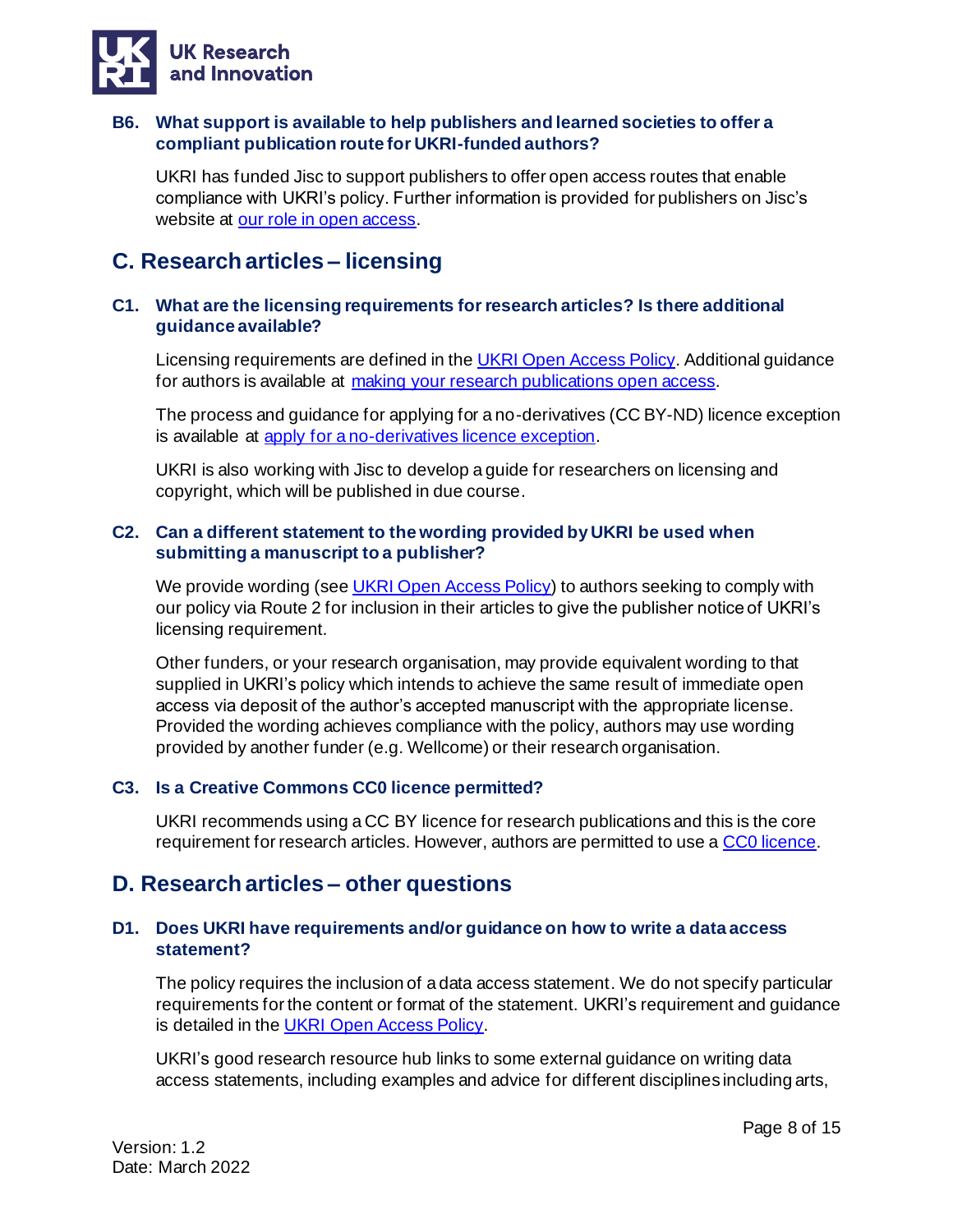

humanities and social sciences, biomedicine and engineering, for example. UKRI will publish additional examples and guidance on good practice in due course.

Research organisations and publishers may also provide advice to authors on writing data access statements.

#### <span id="page-8-0"></span>**D2. Will UKRI-funded researchers be able to publish in a journal, platform or repository that does not meet the UKRI Open Access Policy technical requirements for research articles?**

While UKRI recognises, based on our consultation, that the technical requirements set out in our policy are already widely adopted, we will be taking a phased implementation for metadata and technical requirements, as outlined at [shaping our open access policy.](https://www.ukri.org/our-work/supporting-healthy-research-and-innovation-culture/open-research/open-access-policies-review/) This is because in some cases, for example machine readable licences, further specific practice needs to be developed.

Repositories, as a minimum, must be registered in th[e Directory of Open Access](https://v2.sherpa.ac.uk/opendoar/)  [Repositories \(DOAR\).](https://v2.sherpa.ac.uk/opendoar/)

## <span id="page-8-1"></span>**E. Monographs, book chapters and edited collections – routes to compliance**

#### <span id="page-8-2"></span>**E1. What are the compliant open access routes for long-form publications? Can I apply for an exception?**

Compliance routes and exceptions are defined in th[e UKRI Open Access Policy.](https://www.ukri.org/publications/ukri-open-access-policy/) Additional guidance for authors is also provided at [making your research publications](https://www.ukri.org/manage-your-award/publishing-your-research-findings/making-your-research-publications-open-access/#contents-list)  [open access.](https://www.ukri.org/manage-your-award/publishing-your-research-findings/making-your-research-publications-open-access/#contents-list)

UKRI will be publishing further guidance on its open access requirements, exceptions and funding for long-form publications later in 2022; for more information see shaping our open [access policy.](https://www.ukri.org/our-work/supporting-healthy-research-and-innovation-culture/open-research/open-access-policies-review/)

#### <span id="page-8-3"></span>**E2. How are policy exemptions for monographs, book chapters and edited collections applied?**

UKRI's open access requirements for monographs, book chapters and edited collections will apply to outputs published from 1 January 2024. We will develop our approach for managing exceptions to the open access requirements for longform outputs by working collaboratively with stakeholders and provide an update later in 2022. This will include advice on the policy exception relating to third party materials where permissions cannot be obtained and where there is no suitable option available to enable open access publication.

#### <span id="page-8-4"></span>**E3. I am editing a collection in scope of the policy and a contributor does not wish to publish open access. What should I do?**

In-scope publications that need to acknowledge UKRI funding are required to comply with the policy. UKRI award holders should be clear on funder requirements they are subject to when agreeing collaborations. You should make it clear from the start that the final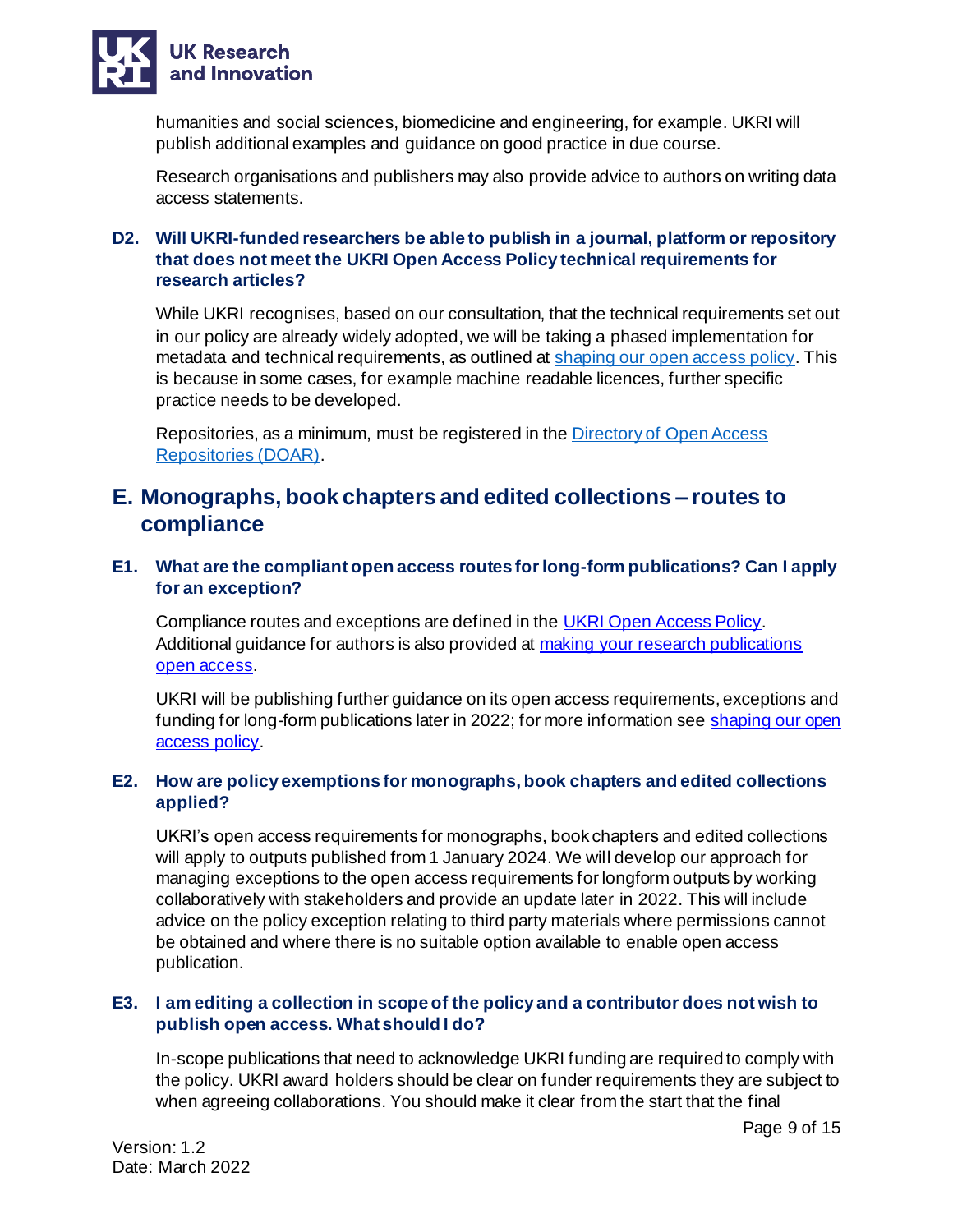

publication will be open access, so prospective contributors can take this into account in deciding whether to participate or not.

# <span id="page-9-0"></span>**F. Monographs, book chapters and edited collections – licensing**

#### <span id="page-9-1"></span>**F1. What are the licensing requirements for long-form publications? Is additional guidance available?**

Licensing requirements and are defined in th[e UKRI Open Access Policy.](https://www.ukri.org/publications/ukri-open-access-policy/) Additional guidance for authors is also provided at [making your research publications open access](https://www.ukri.org/manage-your-award/publishing-your-research-findings/making-your-research-publications-open-access/#contents-list).

UKRI is also working with Jisc to develop a guide for researchers on licensing and copyright, which will be published in due course.

Relevant FAQs will be added to this section in due course.

# <span id="page-9-2"></span>**G. Monographs, book chapters and edited collections – other questions**

Relevant FAQs will be added to this section in due course.

## <span id="page-9-3"></span>**H. Open access funding**

#### <span id="page-9-4"></span>**H1. Where can I find information on UKRI open access funding, including eligible costs and reporting requirements?**

Funding information, including eligible costs and reporting requirements for the UKRI open access block grant for research articles, is available at [shaping our open access policy.](https://www.ukri.org/our-work/supporting-healthy-research-and-innovation-culture/open-research/open-access-policies-review/) Terms and conditions are provided to research organisations with their open access block grant offer letters.

Authors should contact their research organisation to find out about available open access funding.

#### <span id="page-9-5"></span>**H2. The description of eligible costs for the open access block grant for research articles states that when publishing via a hybrid journal that journal must meet the Jisc requirements for transformative journals or transitional agreements to be eligible for UKRI open access funding.Why is this?**

This restriction on the use of the UKRI open access block grant is to help support the transition to, and affordability of, open access. Hybrid journals include both open access articles where a fee is paid to publish, and articles that are available behind a paywall via a subscription fee. The requirements for transformative journals and transitional agreements help to deliver cost effectiveness, by putting in place mechanisms that progress full and immediate open access, whilst enabling publishers to transparently manage the transition from subscription (paywalled access) to open access. The Jisc requirements have been developed in consultation with the research sector and are governed by the UUK Jisc content negotiation strategy group. Further information is provided on Jisc's website at [our role in open access.](https://www.jisc.ac.uk/content/open-access/our-role#collections)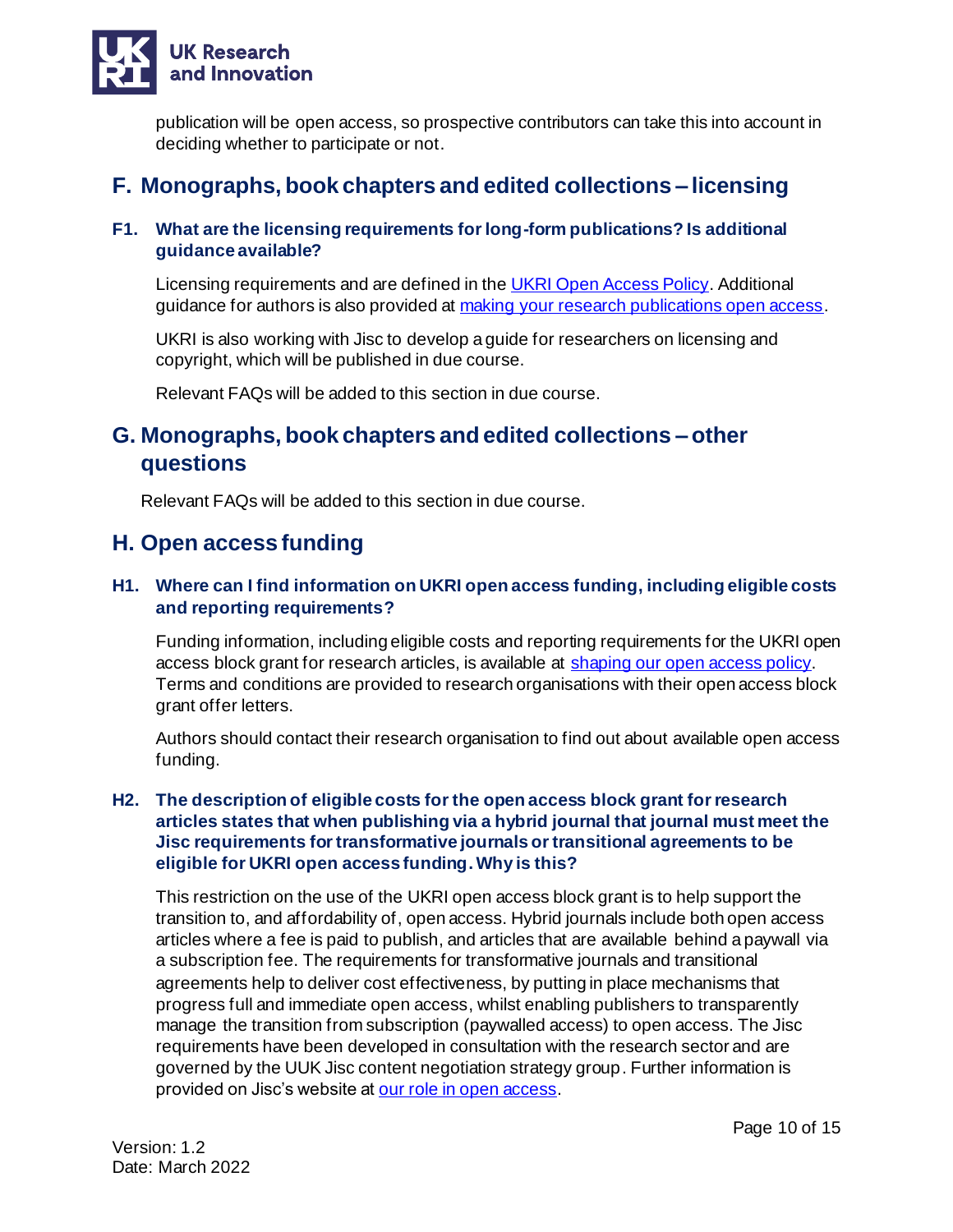

#### <span id="page-10-0"></span>**H3. How will UKRI's open access funding for monographs, book chapters and edited collections be allocated, and what can it be used for?**

UKRI has committed to providing a dedicated fund of £3.5M per year to support the monographs, book chapters and edited collections open access policy from 1 January 2024. The process for allocating the funds and the definition of eligible costs is being developed and UKRI will provided further information later in 2022. The funding will be held by UKRI in a central pot and it is anticipated funding will be available via an application process. It is UKRI's intention that a diversity of monograph business models will be supported, for example book processing charges and membership models that support open access.

#### <span id="page-10-1"></span>**H4. Prior to finalising the details of the new funding mechanism for open access monographs, book chapters and edited collections, can open access costs continue to be included in research grants?**

Publication costs for monographs, book chapters and edited collections can continue be included in research grant applications. UKRI will provide updated guidance in due course. UKRI's open access requirement only applies to monographs, book chapters and edited collections published on or after 1 January 2024.

#### <span id="page-10-2"></span>**H5. Can open access costs for research articles acknowledging Research England or Innovate UK funding be claimed from the UKRI open access block grant?**

Yes, if a research article is in-scope of the UKRI Open Access Policy. Further information on when the policy applies to Research England and Innovate UK funding is available at [Annex 1 of the UKRI Open Access Policy.](https://www.ukri.org/publications/ukri-open-access-policy/)

#### <span id="page-10-3"></span>**H6. Can UKRI open access funds be used to pay an article processing charge to a hybrid journal that is part of an approved transitional agreement that the author's institution is not signed up to?**

Yes, but only if the journal also has Jisc-approved transformative journal status. Further information on the sector's requirements for transformative journals is available on Jisc's website at [our role in open access.](https://www.jisc.ac.uk/content/open-access/our-role#transformative-journals)

#### <span id="page-10-4"></span>**H7. Can UKRI open access funds be used to pay an article processing charge to a hybrid journal that is part of an approved transitional agreement with a publishing allocation cap and the cap has been reached?**

All Jisc-negotiated transitional agreements that include caps are closely monitored by Jisc so that UKRI funded articles are prioritised if projections indicate that the cap will be exceeded in a given year. This is to minimise the need for extra payments for funded articles outside of the transitional agreement. However, should an article cap be reached, payments can be made from UKRI open access funds held by institutions that are signed up to the agreement.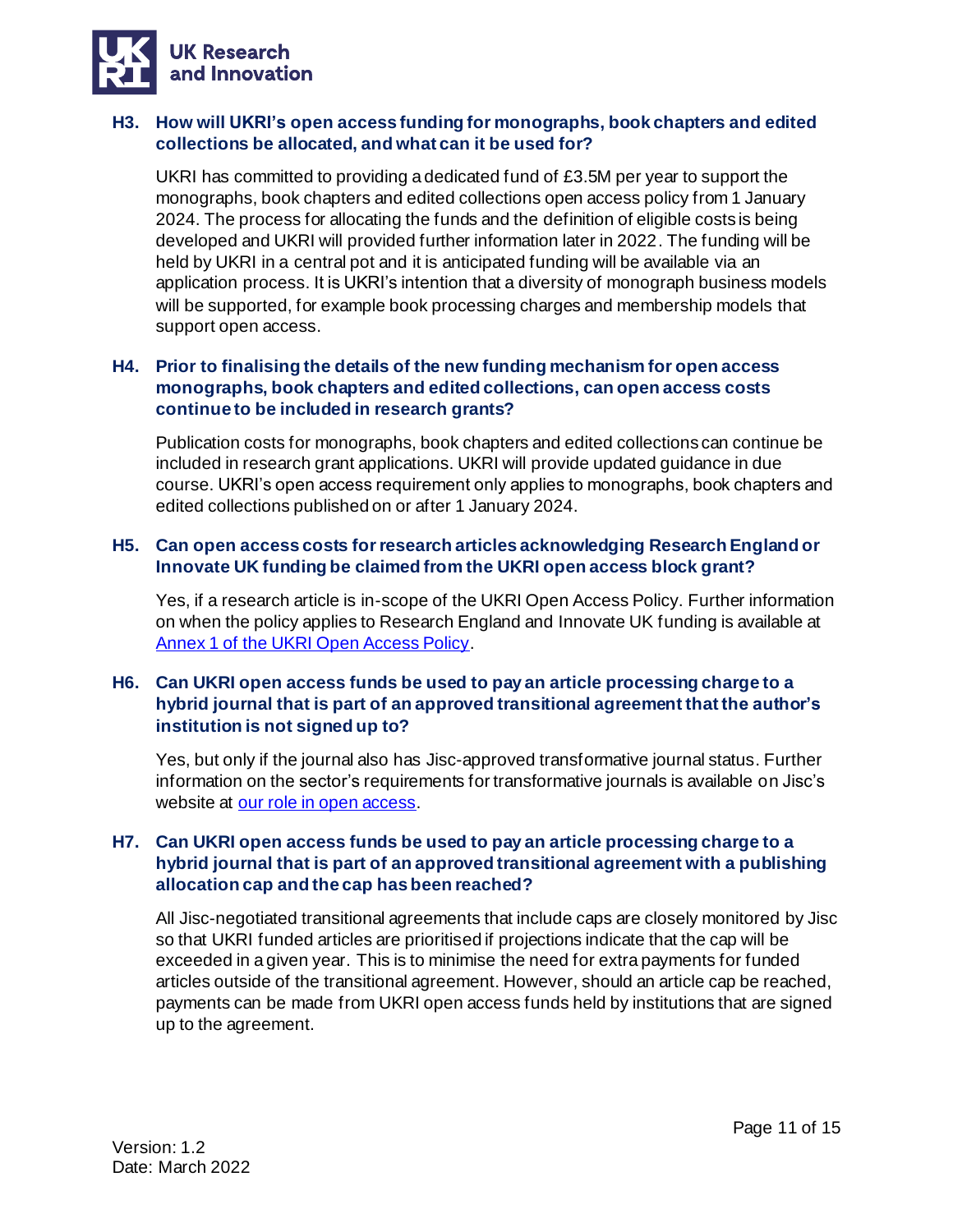

#### <span id="page-11-0"></span>**H8. Can UKRI open access funds be used to pay an article processing charge to a hybrid journal that is part of a transitional agreement if the UKRI-funded author is not the corresponding author and so not eligible to use the transitional agreement?**

Jisc and UKRI are currently considering this issue with publishers. Until it is resolved, it is recommended that, where possible to do so, the funded author eligible for UKRI open access funding should assume corresponding author status. Where this is not possible, the UKRI-funded research organisation can use its discretion as to whether to pay an article processing charge using its block grant and/or other sources of funding. Jisc's website provides further information on managing open access publishing in transitional [agreements.](https://www.jisc.ac.uk/guides/working-with-transitional-agreements/managing-oa-publishing)

#### <span id="page-11-1"></span>**H9. Can the block grant be used to contribute towards the cost of Subscribe to Open agreements?**

As all Subscribe to Open agreements negotiated by Jisc include a compliant green backstop, and so provide a guaranteed compliant publishing option for UKRI-funded authors, using the block grant towards the cost is permitted. Any costs charged to the block grant must be auditable and proportionate, and in line with the block grant terms and conditions.

#### <span id="page-11-2"></span>**H10. My organisation does not receive/has expended its block grant. What should I do?**

Authors are still expected to comply with the UKRI Open Access Policy. In the first instance, authors should speak to their research organisations as other sources of funding or open access options may be available. Authors can also comply by publishing in a venue that enables compliance via immediate open access in a repository (Route 2).

Research organisations have discretion about how to financially support open access publication. The open access block grant is provided as a contribution to research publication costs; it is also permissible to support open access through other public funding such as quality-related research funding.

#### <span id="page-11-3"></span>**H11. Can the block grant be used for colour and page charges?**

No. UKRI requires open access via online publication and therefore colour and page charges are not an eligible cost for the open access block grant. Research publication costs for research articles cannot be included in research grants. If an author/research organisation considers such a charge to be appropriate they will need to use alternative sources of funding.

#### <span id="page-11-4"></span>**H12. Can the block grant be used for journal submission fees?**

Yes, if the Version of Record is subsequently published open access in the journal, in compliance with the UKRI Open Access Policy and in accordance with UKRI open access eligible costs. Research organisations have discretion as to whether they will support submission fees.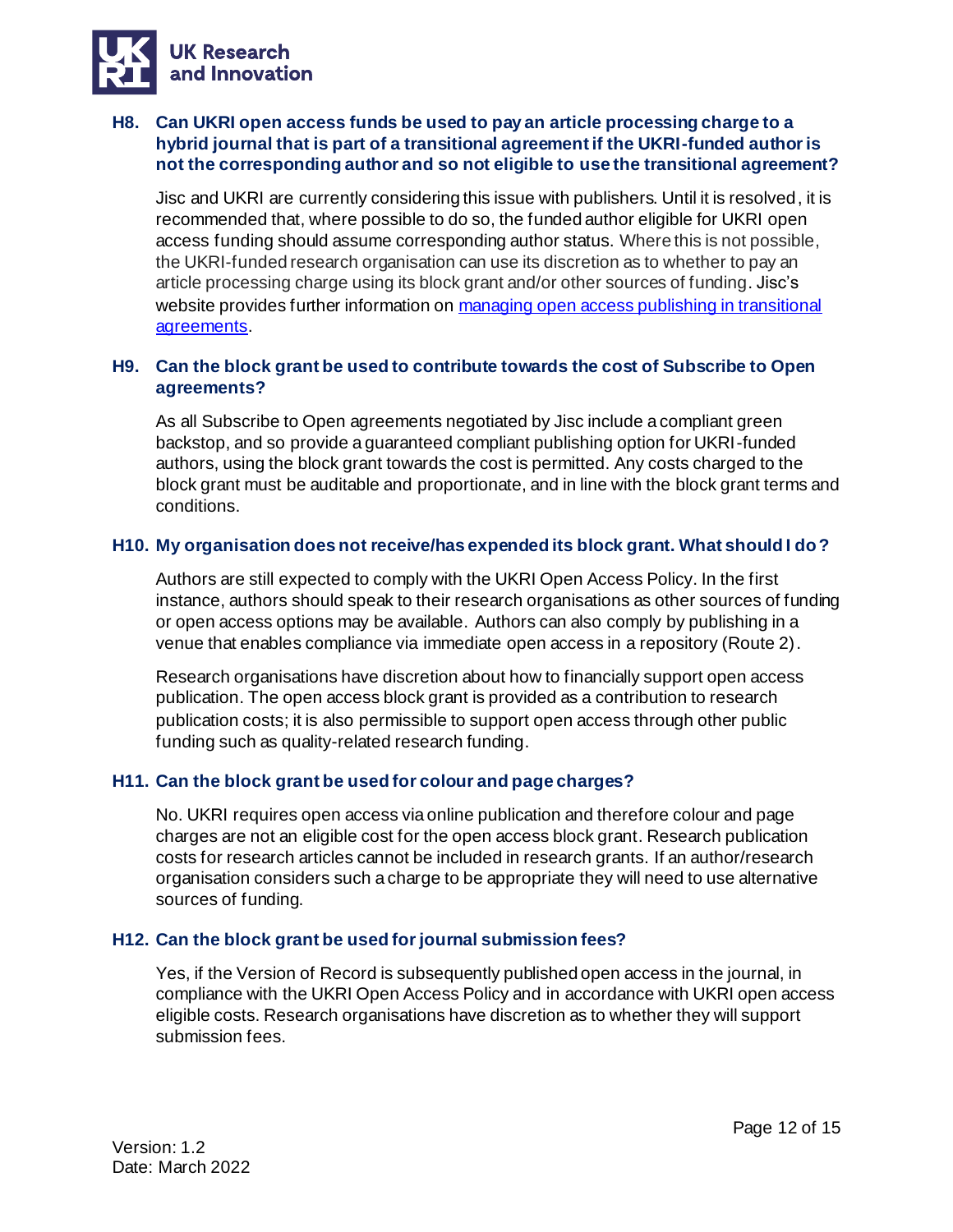

#### <span id="page-12-0"></span>**H13. Can the block grant be used for publication platforms that charge for open access prior to peer-review?**

Yes, if a publishing platform offers a route compliance with the UKRI Open Access Policy and the peer-reviewed Version of Record is published on the platform following peerreview. Note that preprints are not in-scope of the policy.

#### <span id="page-12-1"></span>**H14. How long is UKRI committing the open access block grant for, including its use for publication costs in hybrid journals via transitional agreements and transformative journals?**

UKRI intends to provide open access funding via the block grant, under the terms and conditions applicable from 1 April 2022, in FY2023/24 and 2024/2025. We will review the implementation of the policy and associated funding two years from the start date. Therefore, any change to the open access block grant would apply after FY2024/2025, informed by the outcome of the review point.

As with all UKRI funding, the level of support available for the open access block grant beyond FY2024/25 will be subject to future government spending reviews.

#### <span id="page-12-2"></span>**H15. Can the block grant be used to pay for Jisc transitional agreements? Is there a limit on how much of the block grant can be used towards such agreements?**

The block grant can be used for the publish elements of Jisc-approved transitional agreements. The publish elements charged to the block grant must be based on an organisation's UKRI output or previous UKRI spend with that publisher using the publisher's methodology to calculate the 'publish' element of the agreement.

There are no limits set on the amount of expenditure from the open access block grant for any relevant activities that support the policy. In line with UKRI's usual approach, research organisations will need to ensure the funding is auditable and spent in line with the grant terms and conditions.

# <span id="page-12-3"></span>**I. Monitoring and compliance**

#### <span id="page-12-4"></span>**I1. How will UKRI monitor the policy?**

Monitoring and evaluation will enable us to assess progress towards open access and compliance with the policy, as well as the effectiveness of the policy.

UKRI will be finalising the detail of the monitoring and evaluation framework for the policy during late spring and summer of 2022; this will include seeking input from stakeholders in the research and publishing sectors. Further information will be provided in due course.

UKRI will no longer require research organisations to submit the annual open access compliance returns form. UKRI intends to use existing data sources from monitoring. At this point, we do not think additional specific reporting from research organisations will be required.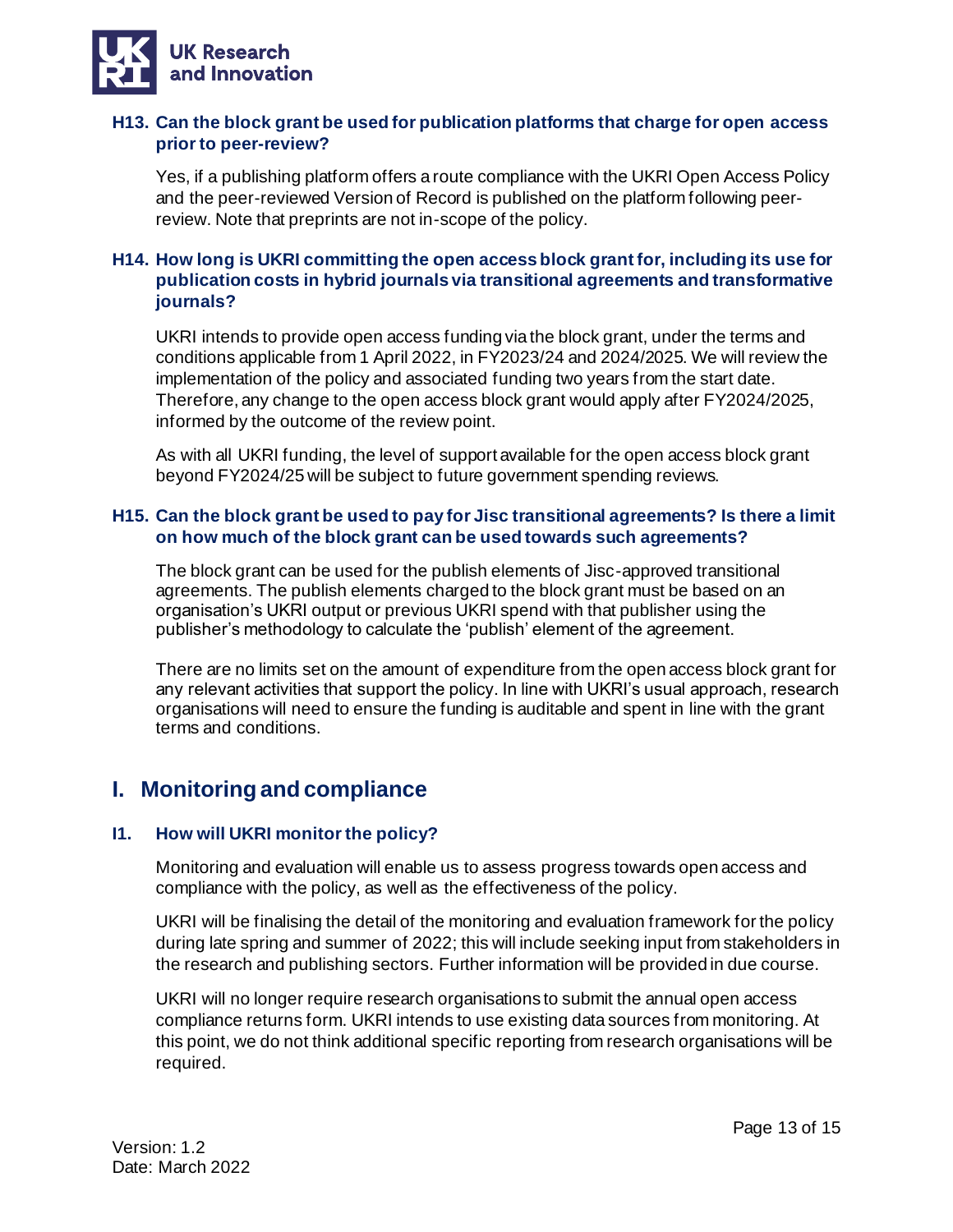

Monitoring and evaluation will take into account adoption and practice in relation to all requirements in the policy, in order to inform monitoring of compliance and evaluating implementation. There will be a review point within two years of the policy start date to take the opportunity to consider whether adjustments are necessary.

Separate information on block grant reporting is available at [shaping our policy.](https://www.ukri.org/what-we-offer/supporting-healthy-research-and-innovation-culture/open-research/open-access-policies-review/)

#### <span id="page-13-0"></span>**I2. What are UKRI's processes for non-compliance?**

Compliance to the policy will form part of our monitoring activity.

Our approach to monitoring compliance will be pragmatic and proportionate, recognising there will be a bedding in period for the research articles policy that starts in April 2022. While authors and research organisations are expected to comply with the policy from the start date, it will only be when there is a pattern of repeated or extensive non-compliance, or evidence of organisations inadequately supporting researchers, that there would be a concern which UKRI may take up with a research organisation. This follows our usual practise and is in line with the approach we set out in the UKRI Open Access Review Consultation. Any associated measures will be graduated and with the aim of supporting research organisations to address compliance issues.

Further details on the approach to monitoring are being further defined and information will be published in due course.

Monitoring and compliance in relation to the open access block grant is via normal funding assurance processes; se[e shaping our policy](https://www.ukri.org/what-we-offer/supporting-healthy-research-and-innovation-culture/open-research/open-access-policies-review/) for details.